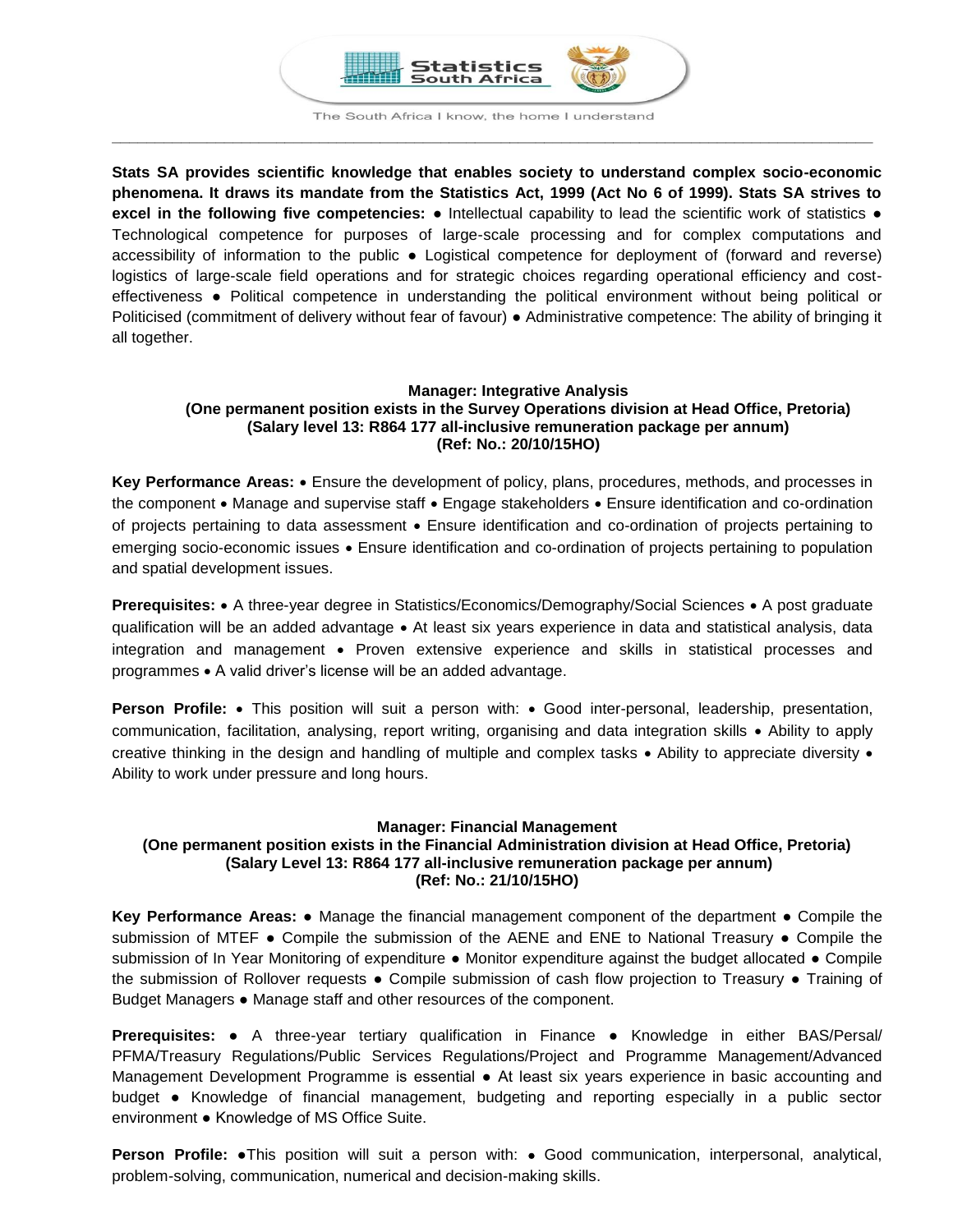#### **Manager: Financial Accounting (One permanent position exists in the Financial Administration division at Head Office, Pretoria) (Salary Level 13: R864 177 all-inclusive remuneration package per annum) (Ref: No.: 22/10/15HO)**

**Key Performance Areas:** ● Ensure the development and implementation of strategies, policies, plans, procedures and guidelines for Financial Accounting ● Oversee processing of salaries and other allowances/maintenance of suspense accounts PAYE reconciliation ● Ensure sound management of the debt collection process and related control/suspense account ● Ensure effective management and control of general ledger accounts ● Liaise and provide advice to stakeholders on financial related issues ● Manage staff and other resources.

**Prerequisites:** ● A three-year tertiary qualification in Finance/Business Management ● Knowledge in either BAS/Vulindlel/Persal/ PFMA/Treasury Regulations/Standard Chart of Accounts is essential ● At least six years experience in a finance environment of which three years must be on management level ● Knowledge of accounts payable, accounting principles, philosophy, financial analysis, computerised financial and business administration ● Knowledge of MS Office Suite.

**Person Profile:** •This position will suit a person with: • Good communication, interpersonal, networking and analytical skills ● Ability to work independently as well as in a team.

#### **Principal Survey Statistician (One permanent position exists in the Private Sector Financial Statistics division at Head Office, Pretoria) (Salary Level 11: R569 538 per annum) (Ref. No.: 23/10/15HO)**

**Key Performance Areas:** ● Interact with stakeholders ● Develop detailed operational plans for all work streams, survey methodology, questionnaire, data processing system and statistical processing methodology  $\bullet$ Participate in the data collection process; as well as to coordinate training of data collectors, and development of training manuals ● Perform complex data analysis and editing ● Develop and maintain quality standards, and data analysis framework ● Develop and maintain the dissemination plan, publication and clearance document ● Develop and maintain detailed sources and methods documentation ● Manage team's performance; and comply to human resource directives and legal frameworks.

**Prerequisites:** ● A Honours degree in Economics/Econometrics/Statistics/Accounting ● Knowledge in either advanced training in SAS/introduction to project management/introduction to economic indicators/data analysis is essential ● At least five years experience in the relevant field ● Knowledge of MS Office Suite.

**Person Profile: •**This position will suit a person with: • Good communication, numerical, analytical, report writing and interpersonal skills ● Ability to be accurate and pay attention to detail ● Willingness to travel and work long hours.

# **Principal Systems Analyst**

# **(One permanent position exists in the Business Modernisation division at Head Office, Pretoria) (Salary Level 11: R569 538 all-inclusive remuneration package per annum) (Ref. No.: 24/10/15HO)**

**Key Performance Areas:** ● Implement stakeholder strategies, frameworks, policies, procedures and standards • Facilitate and analyse business requirements and produce user requirement specifications • Ensure designing of complex relational databases ● Design complex and quality integrated systems and applications ● Train users ● Ensure testing of integrated applications ● Facilitate production and implementation of applications ● Ensure provision of user support ● Supervise staff and management systems project.

**Prerequisites:** ● A three-year degree in IT or related field ● At least five years business or systems analysis experience including business process management ● Knowledge of business, systems and data architectures, business process modelling techniques, advanced database design and data modelling, database querying, risk management, IT governance and project management ● Knowledge of MS Office Suite.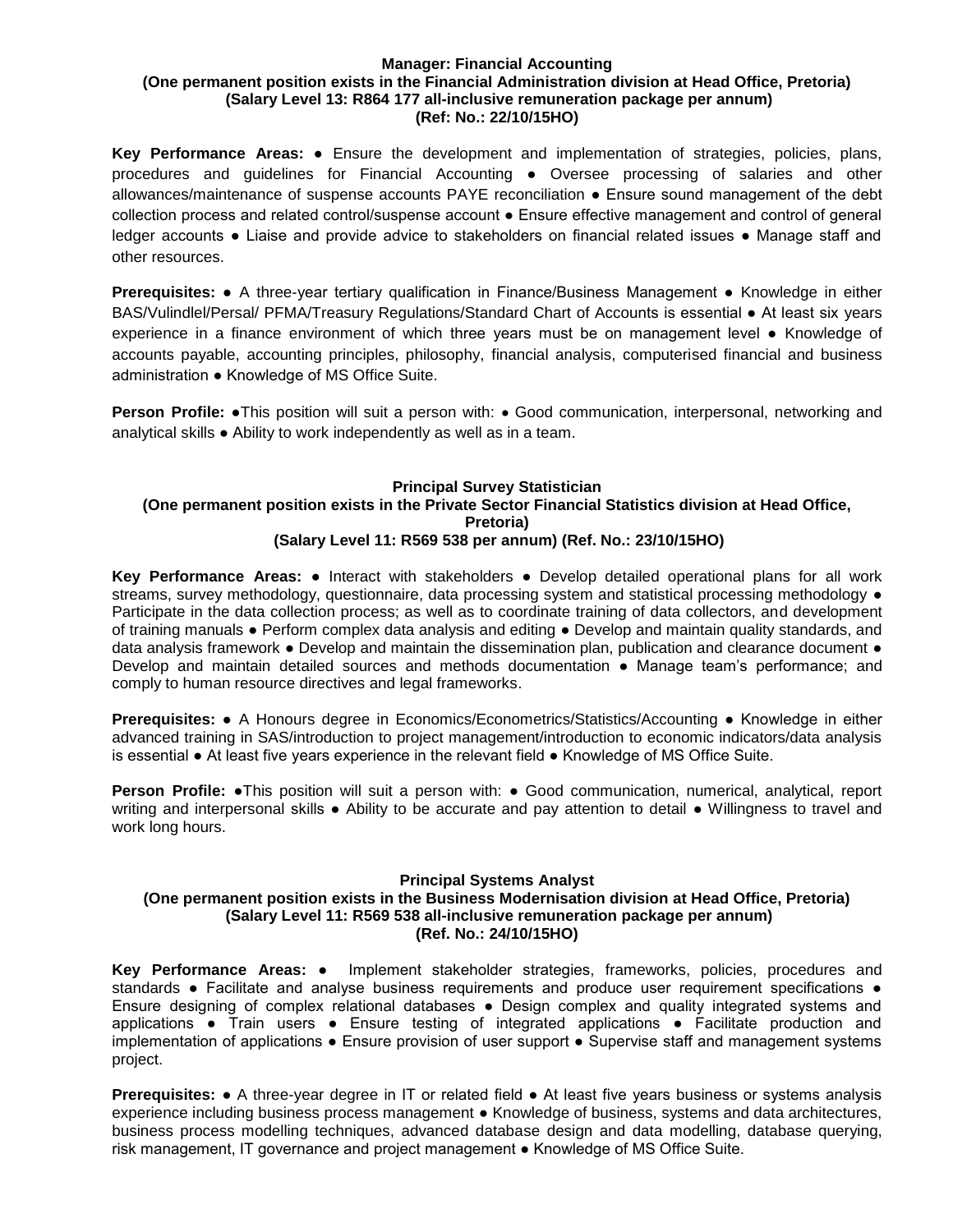**Person Profile:** ●This position will suit a person who has: Good communication, presentation, analytical, problem-solving, interpersonal and decision-making skills ● Ability to work independently as well as in a team ● Ability to work under pressure and meet deadlines ● Willingness to travel and work long hours.

## **Deputy Manager: Facilities Management, Logistics and Security (One permanent position exists in the Limpopo Provincial Office: Polokwane) (Salary Level 11: R569 538 all-inclusive remuneration package per annum) (Ref. No.: 25/10/15LP)**

**Key Performance Areas:** ● Develop tactical/operational plans, policies, procedures, process mapping and standard operating procedures (SOP) for FMLS section in the province • Manage logistics function for the province ● Manage facilities function for the province ● Manage security services for the province ● Liaise with stakeholders ● Manage staff and other resources.

**Prerequisites:** ● A three-year degree in Supply Chain Management/Business Administration/Logistics/Fleet Management ● Knowledge in either Supply Chain Management/ Facilities Management/Risk Management/ Asset Management/Project Management/Financial Management is essential ● At least five years proven experience in office administration and/or logistics ● Knowledge of MS Office Suite ● A valid driver's license will be an added advantage.

**Person Profile:** ●This position will suit a person with: ● Good communication, leadership, organisational, accuracy, report-writing and assertiveness skills ● Ability to multi-task and work under pressure ● Willingness to travel and work long hours.

# **Database and Application Server Administrator (One permanent position exists in the Business Modernisation division at Head Office, Pretoria) (Salary Level 9: R289 761 per annum) (Ref. No.: 26/10/15HO)**

**Key Performance Areas:** ● Administer and optimise database and application servers as well as related components ● Design, develop, implement, monitor, maintain and performance-tune databases ● Maintain appropriate end-user database access control levels ● Provide technical support and resolve issues or problems ● Conduct research into latest technology and trends.

**Prerequisites:** ● A three-year Bachelor's degree in Information Systems/Computer Science or National Diploma in Information Technology ● A DBA certificate will be an added advantage ● Understanding of relational databases, database structures, theories, principles, and practices ● At least three years working technical experience in building, installing, configuring and supporting database and application servers ● Hands-on database tuning and troubleshooting experience • Knowledge of server performance tuning and monitoring tools ● Knowledge of storage technologies and server security ● Knowledge of systems development life cycle methodologies.

**Person Profile:** This position will suit a person who is: ● Highly self-motivated, goal-driven, hardworking, persistent, innovative and dedicated ● Ability to work under pressure ● Willingness to travel and work long hours.

# **Systems Developer (One permanent position exists in the Business Modernisation division at Head Office, Pretoria) (Salary Level 9: R289 761 per annum) (Ref. No.: 27/10/15HO)**

**Key Performance Areas:** ● Participate in gathering and analysis of user requirements ● Develop, maintain and run update procedures on databases from external sources ● Develop, maintain and extract procedures on databases and existing applications to provide to users · Participate in the design of complex high-quality applications and relational database ● Develop applications ● Test applications ● Develop user manuals and train users on applications ● Provide user support and maintenance of existing projects.

**Prerequisites:** ● A three-year diploma/degree in Information Technology or related field ● At least three years experience in programming ● Relevant working experience with HTML**5**/XHTML PHP, ASP.Net, MVC, CSS3/Bootstrap, JavaScript/jQuery and Knockout/AngularJS ● Experience working with relational databases such as MySQL, MSSQL or Oracle and a good working knowledge of SQL ● Experience in content management systems troubleshooting will be an added advantage ● Knowledge of Linux Administration and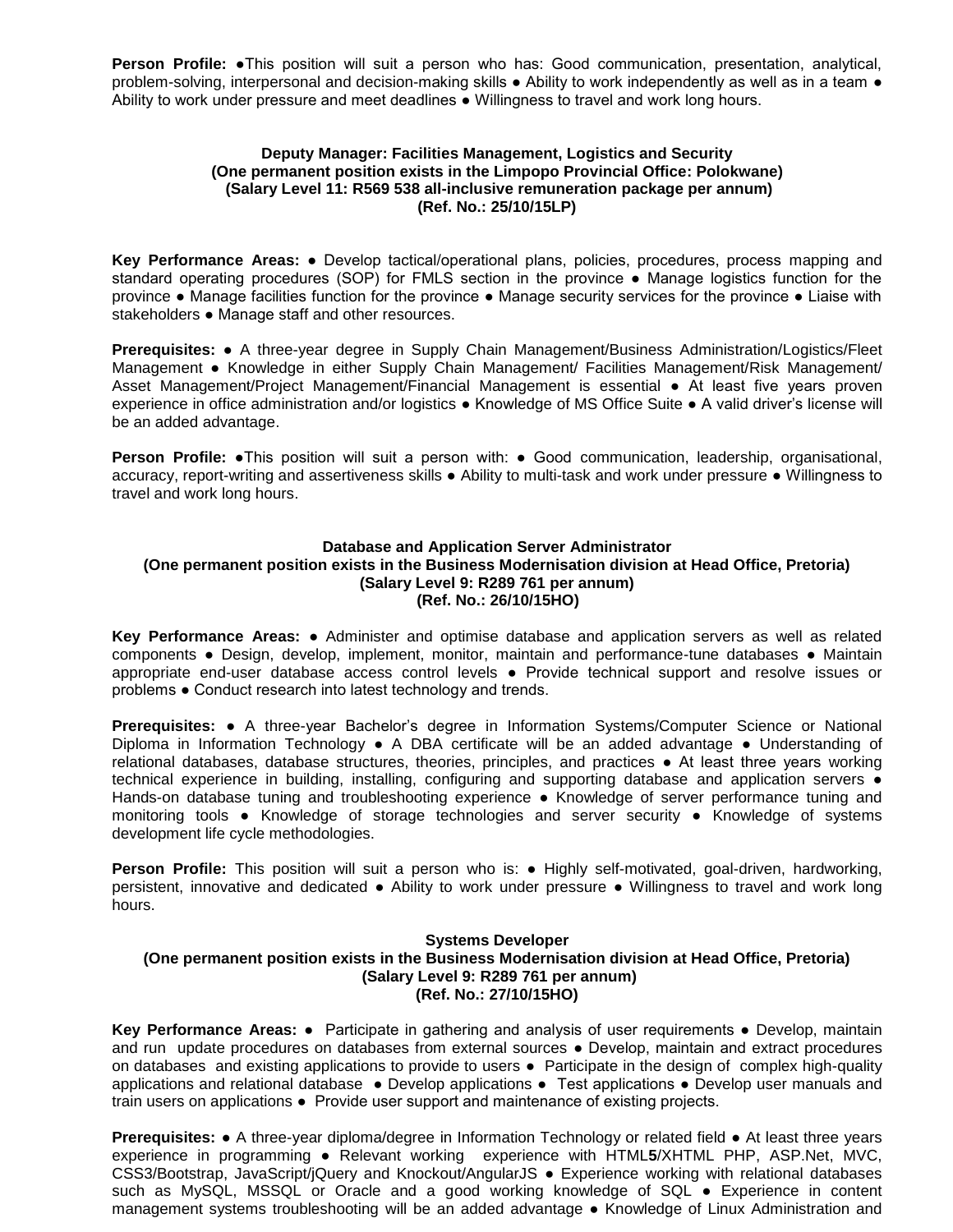troubleshooting will be an added advantage● Experience in mobile platform development will be an added advantage.

**Person Profile:** ● This position suit a person who has: Good communication, presentation, analytical, problemsolving, interpersonal and decision-making skills • A dynamic, energetic, self-driven, innovative and resultsdriven team player ● Ability to work under pressure and meet deadlines ● Willingness to travel and work long hours.

# **Assistant Manager: Multi-disciplinary Compilation (One permanent position exists in the Publication Services division at Head Office, Pretoria) (Salary Level 9: R289 761 per annum) (Ref. No.: 28/10/15HO)**

**Key Performance Areas:** ● Co-ordinate compilation process of annual and quarterly publications ● Conduct research and write articles for statistical monthly newsletter ● Perform quality assurance of statistical releases, reports and clearance documents . Provide inputs on the standard for statistical releases . Monitor compliance on statistical releases standards ● Assist in the development of procedures and guidelines for compilation of publications ● Provide inputs on the development of statistical writing skills course material and assist in offering training on statistical writing to survey areas ● Supervise staff.

**Prerequisites:** ● A three-year BA degree or National Diploma in Language Practice/Linguistics/Communication/Journalism or related fields with majors in English and basic knowledge in Statistics ● At least three years relevant working experience in the field of publishing, project management, compilation, editing and proofreading ● Knowledge of MS Office Suite.

**Person Profile: •**This position will suit a person with: • Good communication, writing, organising, planning, decision-making, analytical, numerical and facilitation skills ● Ability to pay attention to detail ● Ability to work under pressure and meet deadlines.

# **Information Security Compliance Officer (One permanent position exists in the FMLS division at Head Office, Pretoria) (Salary Level 9: R289 761 per annum) (Ref: No.: 29/10/15HO)**

**Key Performance Areas:** ● Provide input in the development of policies, procedures and plans relating to the administration of security in the organisation • Monitor and evaluate compliance to physical security • Promote adherence to personnel security ● Conduct assessment on compliance to information security ● Provide ICT security compliance services to the organisation • Liaise with stakeholders • Conduct training to promote capacity building.

**Prerequisites:** ● A three-year degree in Security Risk Management/Law Enforcement ● Knowledge in either SANAI/NIA/SSA Security Management/Defence Intelligence/Project Management/Risk Management/Forensic Investigation/Information Security/Counter Intelligence is essential ● At least three years experience in Counter Intelligence, auditing, security investigations and assessments ● Knowledge of information security audits, risk assessments, investigation methodology, threats and risk assessment, disposal of classified information, security appraisals, etc ● Knowledge of MS Office Suite.

**Person Profile:** ●This position will suit a person with: Good communication, negotiation, conflict management and analytical skills ● Ability to work under pressure ● Willingness to travel and work long hours.

## **Assistant Manager: State Accountant (Financial Advisory Support) (One permanent position exists in the Financial Administration division at Head Office, Pretoria) (Salary Level 9: R289 761 per annum) (Ref. No.: 30/10/15HO)**

**Key Performance Areas:** ● Oversee the compilation of financial policies, procedures, practice notes and instructions ● Ensure that internal controls are implemented and adhered to by monitoring and reporting on compliance to policies, procedures, practices notes and instructions at head office and provincial offices ● Oversee the prevention, identification, reporting and investigation of financial misconduct as well as unauthorised, irregular or fruitless and wasteful expenditure ● Ensure that recommendations on damages and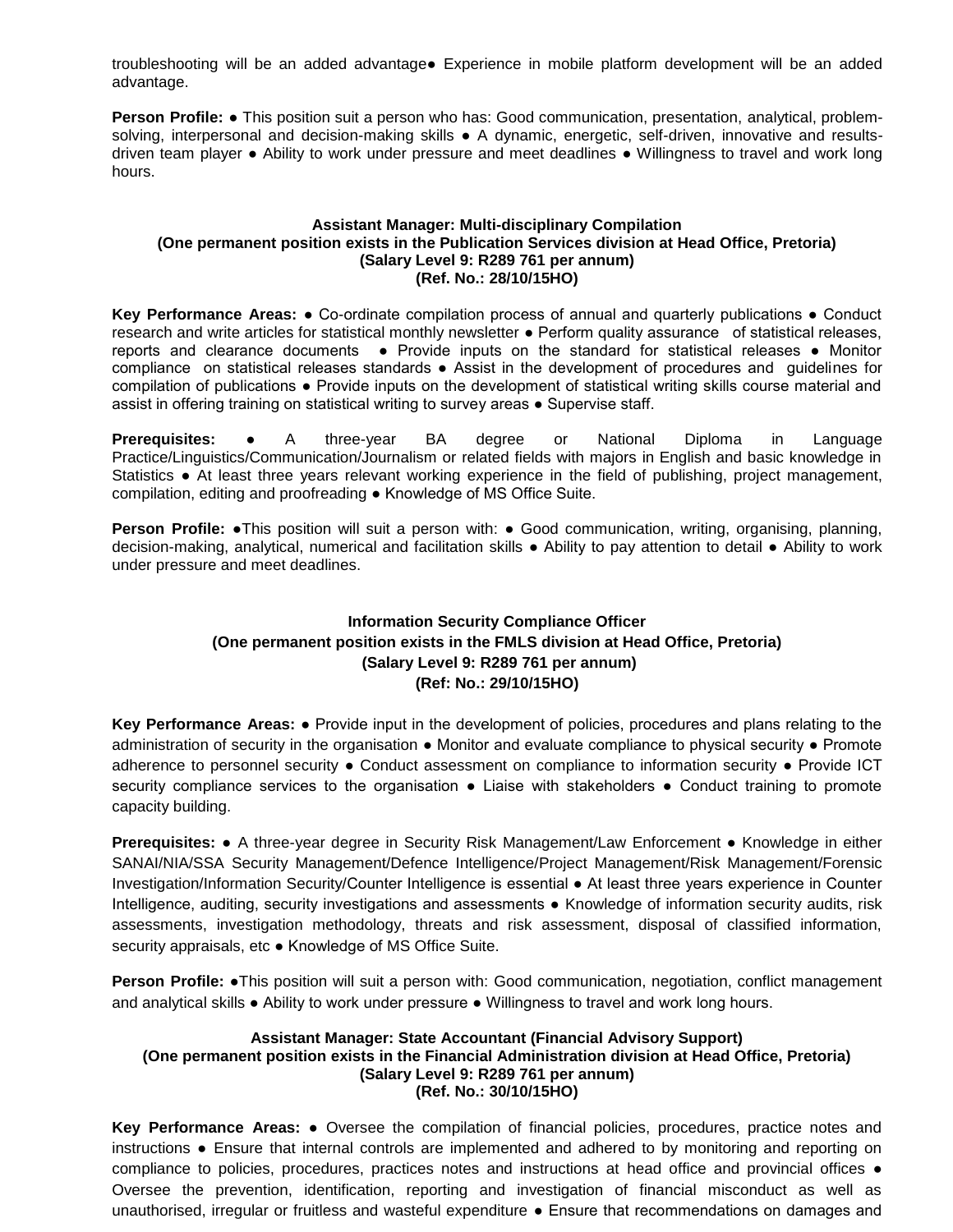loss cases are executed • Monitor and report on cash management in the provincial and district offices • Liaise with stakeholders in respect of better service delivery ● Manage the development and empowerment of Financial Advisory Services staff.

**Prerequisites:** ● A three-year Financial degree majoring in Accounting/Auditing ● Knowledge in either Audit/Fraud Prevention/Supply Chain Management/ BAS/LOGIS/Persal/Risk Management is essential ● At least three years experience in an accounting environment of which one year must be in supervision  $\bullet$ Knowledge of PFMA, Treasury Regulations, financial management, internal control, project management and the use of spreadsheets ● Knowledge of MS Office Suite.

**Person Profile:** ●This position will suit a person with: Good communication, logical, analytical, planning, supervisory and writing skills  $\bullet$  Willingness to travel and work long hours.

# **District Survey Coordinator (One permanent position exists in the KwaZulu-Natal Provincial Office: Uthukela District) (Ref. No.:31/10/15KZN) (Two permanent positions exist in the Limpopo Provincial Office: Waterberg District [Ref. No.: 32/10/15LP] & Vhembe District [33/10/15LP]) (Salary Level 9: R289 761 per annum)**

**Key Performance Areas:** ● Implement district operational plans procedures, process mapping, standard operating procedures (SOP) and implementation of policies in the district office for fieldwork in the district ● Coordinate listing and updating of dwelling units in sampled PSU ● Conduct training for projects in the district office ● Implement fieldwork data collection for projects in the district ● Supervision of staff and other resources • Liaise with stakeholders.

**Prerequisites:** • A three-year tertiary qualification in Statistics/Mathematics/Social Sciences/Geography/Demography/Public Administration or related field ● Knowledge in either sampling techniques/survey methodology/labour relations/project management is essential ● At least three years experience in fieldwork operations ● Knowledge of Human Resources Management, Financial and Risk Management ● Knowledge of MS Office Suite ● A valid driver's license.

**Person Profile:** • These positions will suit persons with: • Good interpersonal, communication, interviewing, leadership, report writing, decision making, map reading and presentation skills ● A strategic, assertive and innovative thinker and team player with diversity awareness ● Ability to adapt to change ● Willingness to travel and work long hours ● Ability to work under pressure to meet deadlines and in challenging terrains.

# **IT Technician (One permanent position exists in the Limpopo Provincial Office: Polokwane District) (Salary Level 9: R289 761 per annum) (Ref. No.: 34/10/15LP)**

**Key Performance Areas:** ● Install software, hardware and monitoring of LAN and WAN functionality in the province and district office ● Provide training on hardware and software ● Maintain ITC assets register ● Liaise with head office with regard to new needs and maintenance thereof • Upgrade and repair hardware and software in the province ● Maintain the server in the province and district office.

**Prerequisites:** ● A three-year tertiary qualification in Computer Networking/Information Technology ● A certificate in A+ and N+, Microsoft Certified Systems Engineering, Certified Netware Engineer is essential ● At least three years relevant experience in the IT environment ● A valid driver's license will be an added advantage.

**Person Profile:** ● This position will suit a person with: Good communication, interpersonal, planning and writing skills with a strong client focus● Ability to work independently and under pressure ● Willingness to travel and work long hours.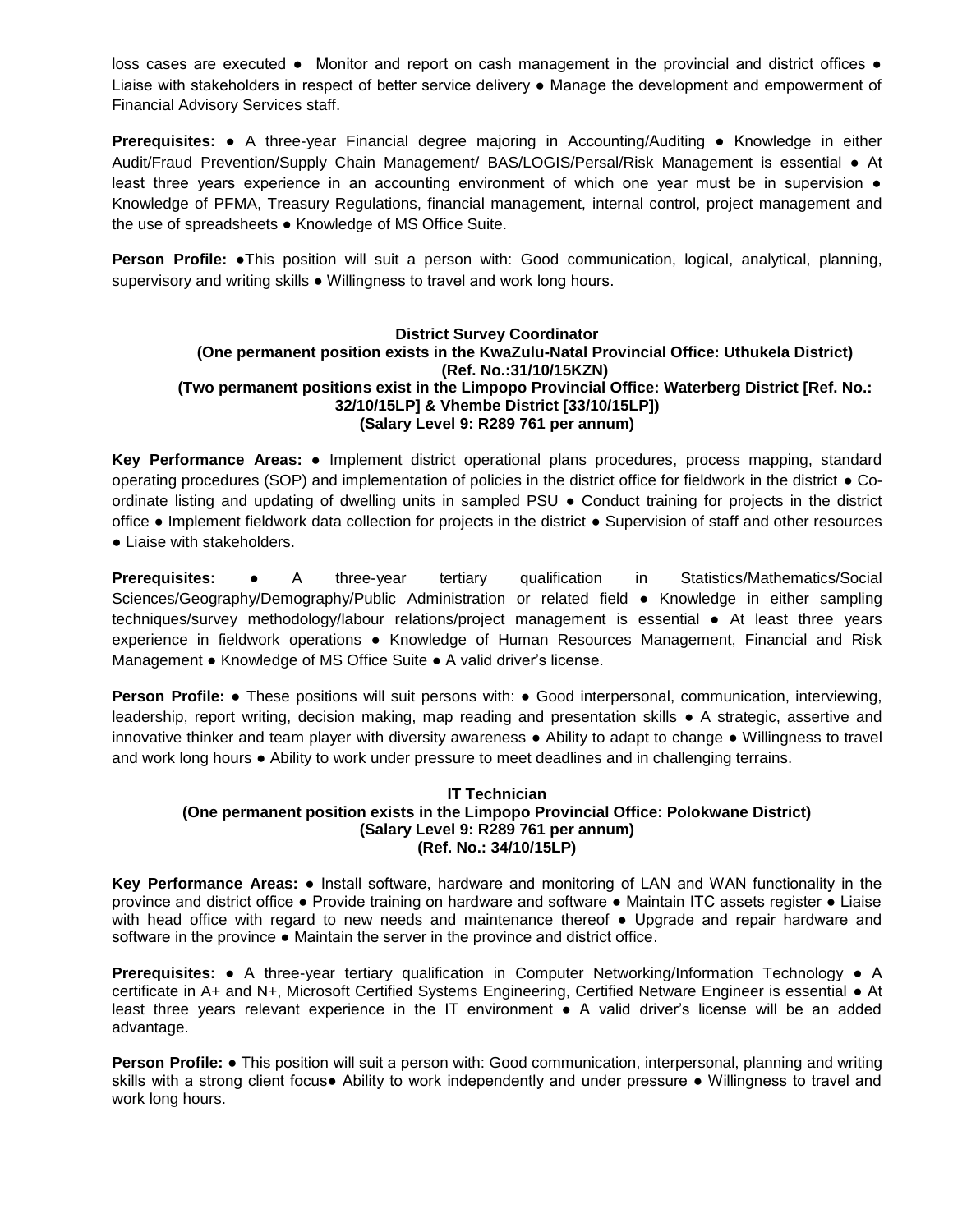#### **Assistant Manager: Monitoring and Control (One permanent position exists in the HRM&D division at Head Office, Pretoria) (Salary Level 9: R 289 761 per annum) (Ref. No.: 35/10/15HO)**

**Key Performance Areas:** ● Provide input in the development of policies and procedures for the Monitoring and Control component ● Participate in the design and development of monitoring and control plans, systems and tools for the component • Conduct analyses on the application of HRM policies, procedures and plans • Monitor the HR audit systems to improve audit readiness . Conduct exit interviews with permanent staff . Provide assistance during MPAT ● Supervise staff.

**Prerequisites:** ● A three-year degree in Human Resources Management/Public Management//industrial Psychology or related field ● Knowledge in either monitoring and evaluation/quality management is essential ● At least three years experience in HRM, and monitoring and evaluation ● Knowledge of HRM policies and procedures and relevant regulatory frameworks ● Facilitate/implement management of strategy monitoring systems, financial and administrative management, and performance management • Knowledge of MS Office Suite ● A valid driver's license.

**Person Profile:** •This position will suit a person with: Good communication, report writing, research, interviewing, leadership, strategic thinking and analytical and conflict-resolution skills ● Willingness to travel.

# **Economist (One permanent position exists in the Economic Analysis and Research division at Head Office, Pretoria) (Salary level 8: R243 747 per annum) (Ref. No.: 36/10/15HO)**

**Key Performance Areas:** ● Compile estimates, research documents and reports, and government statistics ● Compile a detailed operational plan ● Perform advanced analysis and editing ● Assist in the development of quality standards • Assist in the development of guidelines and specifications • Compile training manuals ● Participate in stakeholder meetings ● Maintain detailed sources and methods documentation.

**Prerequisites:** ● A three-year Batchelor's degree in Economics/Accounting/Econometrics ● Knowledge in either Systems of National Accounts/GFS/SEEA and related international accredited guidelines and methodologies from IMF/OECD and UN is essential ● At least two years relevant working experience • Knowledge of SEEA-W, SEEA-E, TSA: RMF, GFS and IRTS • Knowledge of MS Office Suite.

**Person Profile: •This position will suit a person with: Good interpersonal, communication, planning,** numerical, analytical and problem-solving skills ● Ability to work independently and in a team ● Ability to work under pressure ● Willingness to work long hours.

# **Senior Multi-disciplinary Compilation (One permanent position exists in the Publication Services division at Head Office, Pretoria) (Salary Level 8: R243 747 per annum) (Ref. No.: 37/10/15HO)**

**Key Performance Areas:** ● Facilitate the compilation and the production of publications according to industry standards ● Provide layout services for all multi-disciplinary publications ● Co-ordinate and produce statistical monthly newsletter and writing of articles ● Promote the usage of standard on all statistical documents by editing (statistical releases, reports and clearance documents) ● Build effective relations with internal stakeholders to ensure timely delivery of publications • Implement policy, plans, procedure, process and guidelines for multi-disciplinary compilations.

**Prerequisites:** ● A three-year tertiary qualification (BA or National Diploma) in Language Practice/Linguistics/Communication/Journalism or related fields with majors in English and basic knowledge in Statistics ● At least two years relevant working experience in the field of publishing, project management, compilation and editing ● Publications layout skills will be an added advantage ● Knowledge of MS Office Suite.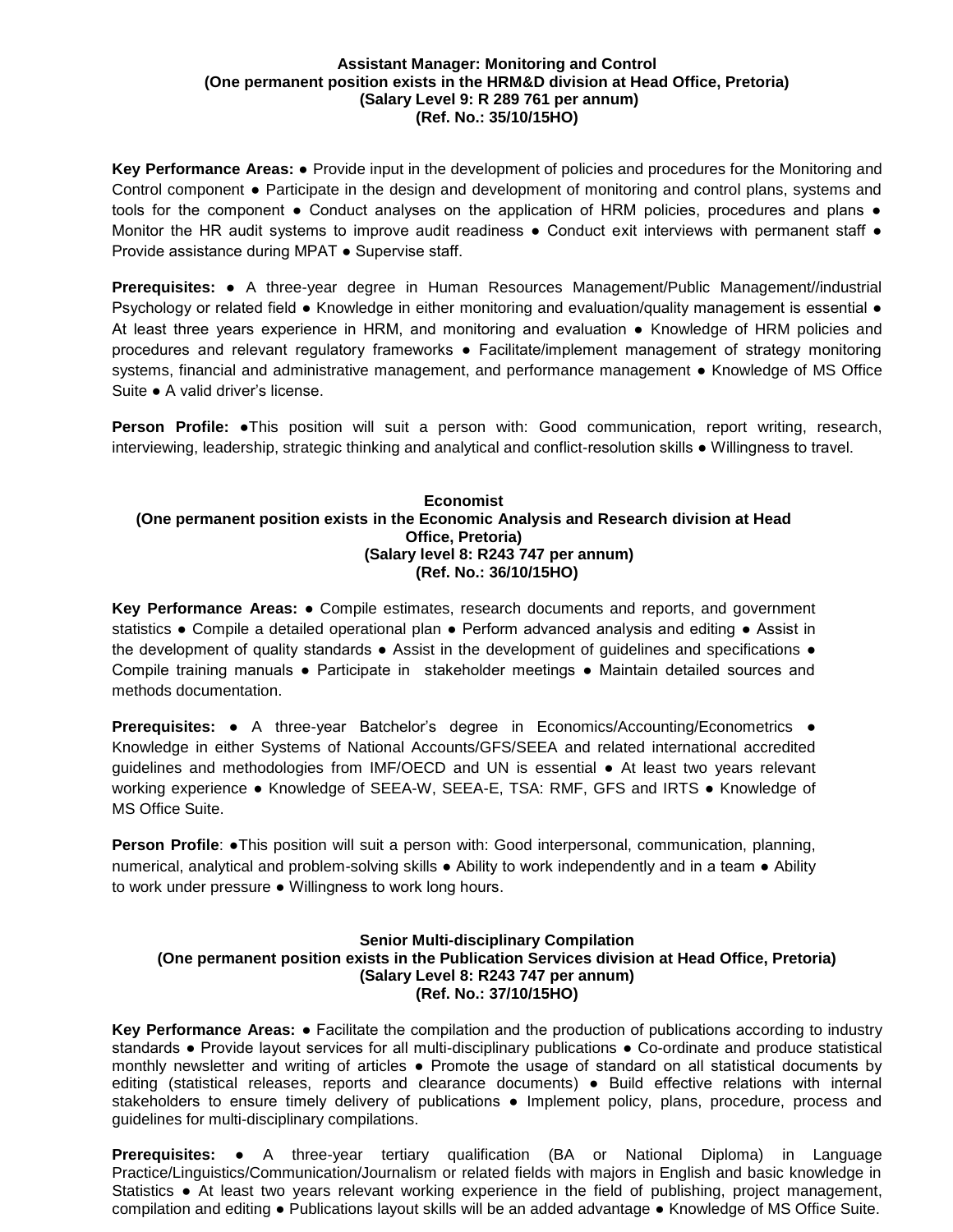**Person Profile: •**This position will suit a person with: • Good communication, presentation, writing, organising, analytical, numerical, and decision-making skills ● Ability to pay attention to detail ● Ability to work under pressure and meet deadlines.

# **Survey Statistician (One permanent position exists in the KZN Provincial Office) (Salary level 8: R243 747 per annum) (Ref. No.: 38/10/15KZN)**

**Key Performance Areas:** ● Compile and analyse statistical outputs (from surveys and censuses) to meet the specific needs of the province • Contribute to the planning of survey and render special statistical services in cooperation with Head Office ● Provide training of relevance in the Statistical field ● Provide technical advice to the provincial office, provincial government, government departments and other users ● Interact with main users in provincial government, private sector, NGO's and other institutions • Compile province-specific reports and publications ● Support and advice on the implementation of survey monitoring.

**Prerequisites:** • A three-year tertiary qualification in Statistics/Mathematics/Social Studies/Demography/Geography ● Knowledge in statistical software packages e.g. SAS/SQL/SPSS/Super Cross/data analysis/report writing is essential ● At least two years relevant experience in the statistical field ● Knowledge of MS Office Suite.

**Person Profile: •**This position suit a person with: • Good interpersonal, analytical, research, communication and writing skills ● Ability to work in a team ● Ability to work under pressure ● Ability to adapt to change.

# **Survey Statistician**

#### **(Two permanent positions exist in the Poverty and Inequality Statistics division at Head Office, Pretoria) (Salary level 8: R243 747 per annum) (Ref. No.: 39/10/15HO)**

**Key Performance Areas:** ● Provide inputs in the development and implementation of tactical and operational plans for the component ● Participate in the development of content for poverty and expenditure surveys ● Participate in development and testing survey methodology, procedures and processes for poverty and expenditure surveys • Analyse data towards the publication of statistical releases, reports and products ● Record all activities and outputs related to content development and research and compile metadata • Liaise and provide support to stakeholders.

**Prerequisites: ●** A three-year degree in Economics/Econometrics/Statistics/Social Science/Research Methods/Demography/Development Studies or related field ● Knowledge in statistical software packages (e.g. SAS or another statistical software packages) is essential ● At least two years working experience and exposure to analysis of data, writing reports and/or research ● Knowledge of MS Office Suite.

**Person Profile:** ● This position will suit a person with: ● Good research, analytical, communication and presentation skills ● Ability to handle multiple and complex tasks ● Ability to work under pressure ● Willingness to travel and work long hours.

## **Senior Survey Methodology Officer (One permanent position exist in the Demography division at Head Office, Pretoria) (Salary level 8: R243 747 per annum) (Ref. No.: 40/10/15HO)**

**Key Performance Areas:** ●Implement operational plans policies, procedures, process mapping and standards operating procedures (SOP) for survey research and methodology projects ● Conduct the mapping of survey methodologies ● Conduct survey content and operations research.● Supervision of staff and other resources for survey research and methodology projects . Provide support on survey content training, analysis and product development ● Liaise with stakeholders.

**Prerequisites:** ● A three-year tertiary qualification in Statistics/Survey Methodology or related Social Science field ● Knowledge in the use of the SAS statistical software packages to manipulate datasets and perform statistical analysis is essential • At least two years relevant working experience in qualitative and quantitative methods of population and social statistics research ● Knowledge of Census and Survey processes in Statistics South Africa ● Knowledge of business process architecture, mapping, modelling, and redesign.